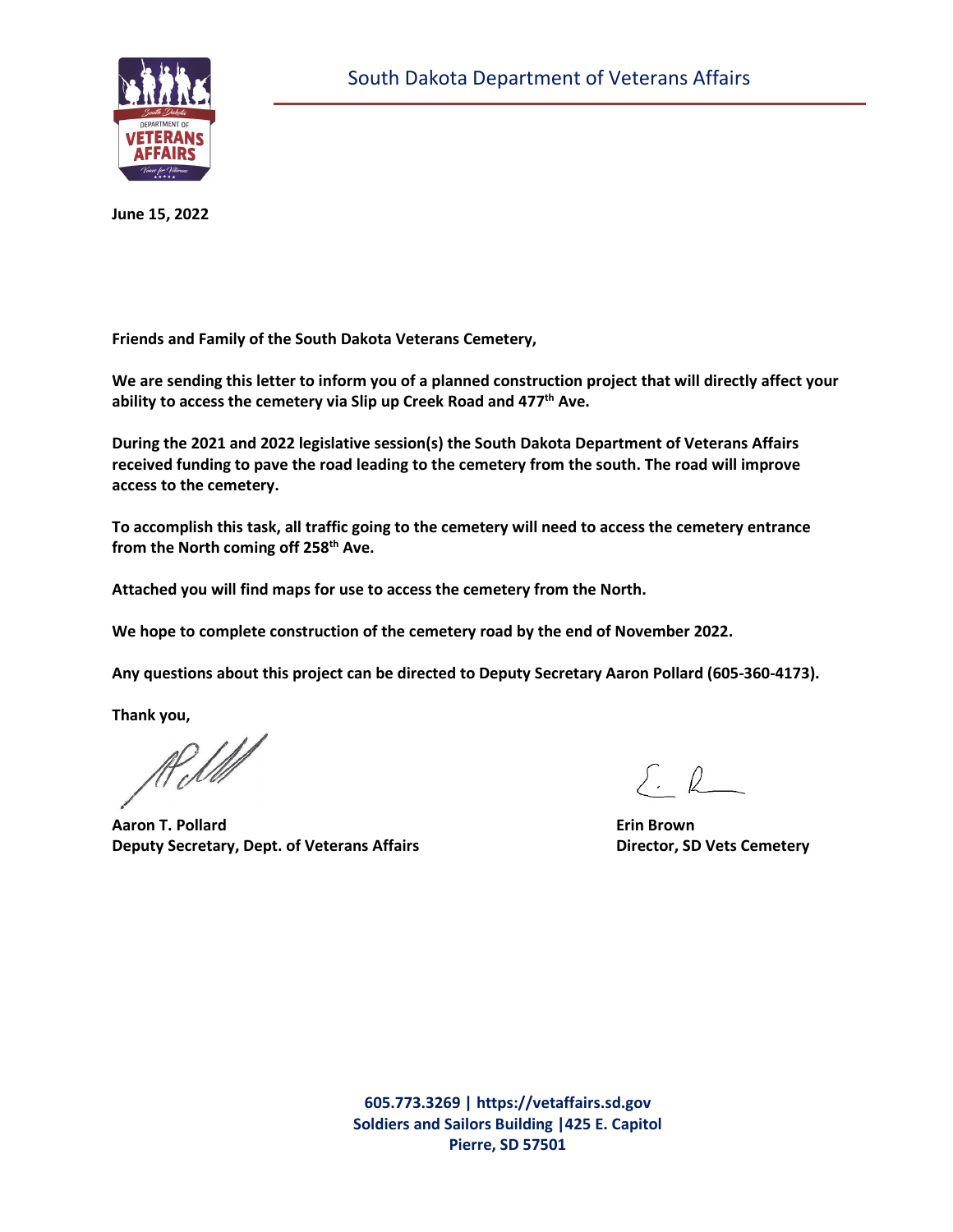

Traveling I-90 Westbound: Take exit 402. At the intersection turn right (north). Travel northbound reaching 258<sup>th</sup> St. Turn left (west). Traveling westbound turn left at 477<sup>th</sup> Ave. (South). Follow 477<sup>th</sup> Ave. until you reach the entrance of the South Dakota Veterans Cemetery to your right.



Traveling I-90 eastbound: Take exit 399. Stay left. Travel northbound on Cliff Ave. to 258<sup>th</sup> St. At the intersection turn right (east) on 258<sup>th</sup> St. Traveling eastbound turn right at 477<sup>th</sup> Ave. (South). Follow 477<sup>th</sup> Ave. until you reach the entrance of the South Dakota Veterans Cemetery to your right.



Traveling northbound or southbound on I-29: Take exit 86. Travel eastbound on 258<sup>th</sup> St. Traveling eastbound turn right at 477<sup>th</sup> Ave. (South). Follow 477<sup>th</sup> Ave. until you reach the entrance of the South Dakota Veterans Cemetery to your right.